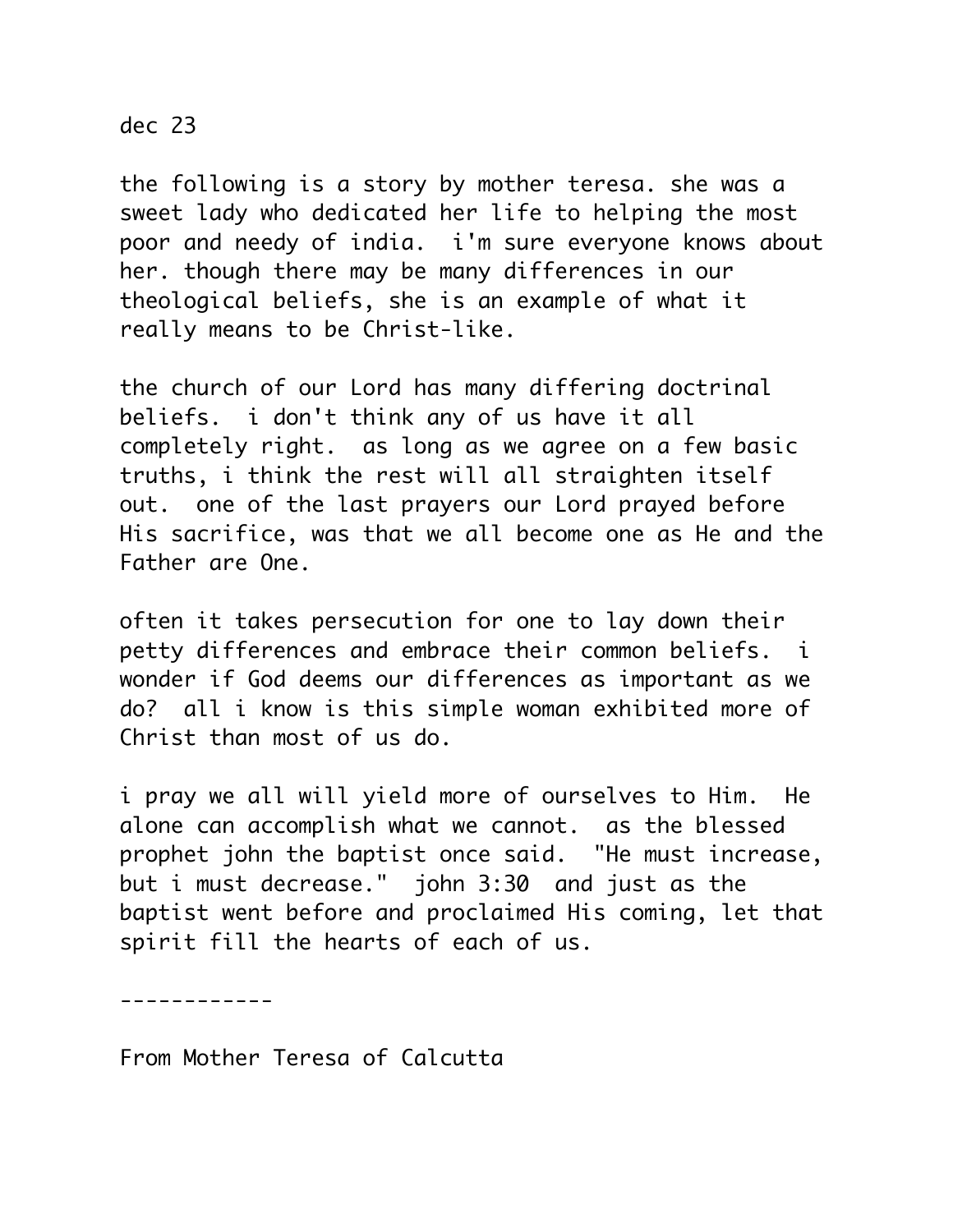At Christmas Christ comes to us like a little child, small and helpless, so much in need of all that love can give. Are we ready to receive Him? Before the birth of Jesus His parents asked for a simple dwelling place, but there was none. If Mary and Joseph were looking for a home for Jesus, would they choose your house and all it holds?

Today there is so much trouble in the world, and I think that much of it begins at home. The world is suffering because there is no peace in the family.

We have so many thousands of broken homes. We must make our homes centers of compassion and forgiveness, and so bring peace.

Make your house, your family, another Nazareth, where love, peace, joy, and unity reign, for love begins at home. You must start there and make your home a center of love. You must be the hope of eternal happiness to your wife, your husband, your child, to your grandfather, your grandmother, to whoever is connected to you.

The home is where the mother is. Once I found a child on the streets. I took him to our children's home and gave him a bath and some clean clothes, but he ran away. He was found again by somebody else, but he ran away a second time. After we found him, I said to the sisters, "Please follow that child and see where he goes when he runs away."

When the child ran away a third time they followed him, and there, under a tree, was his mother. She had put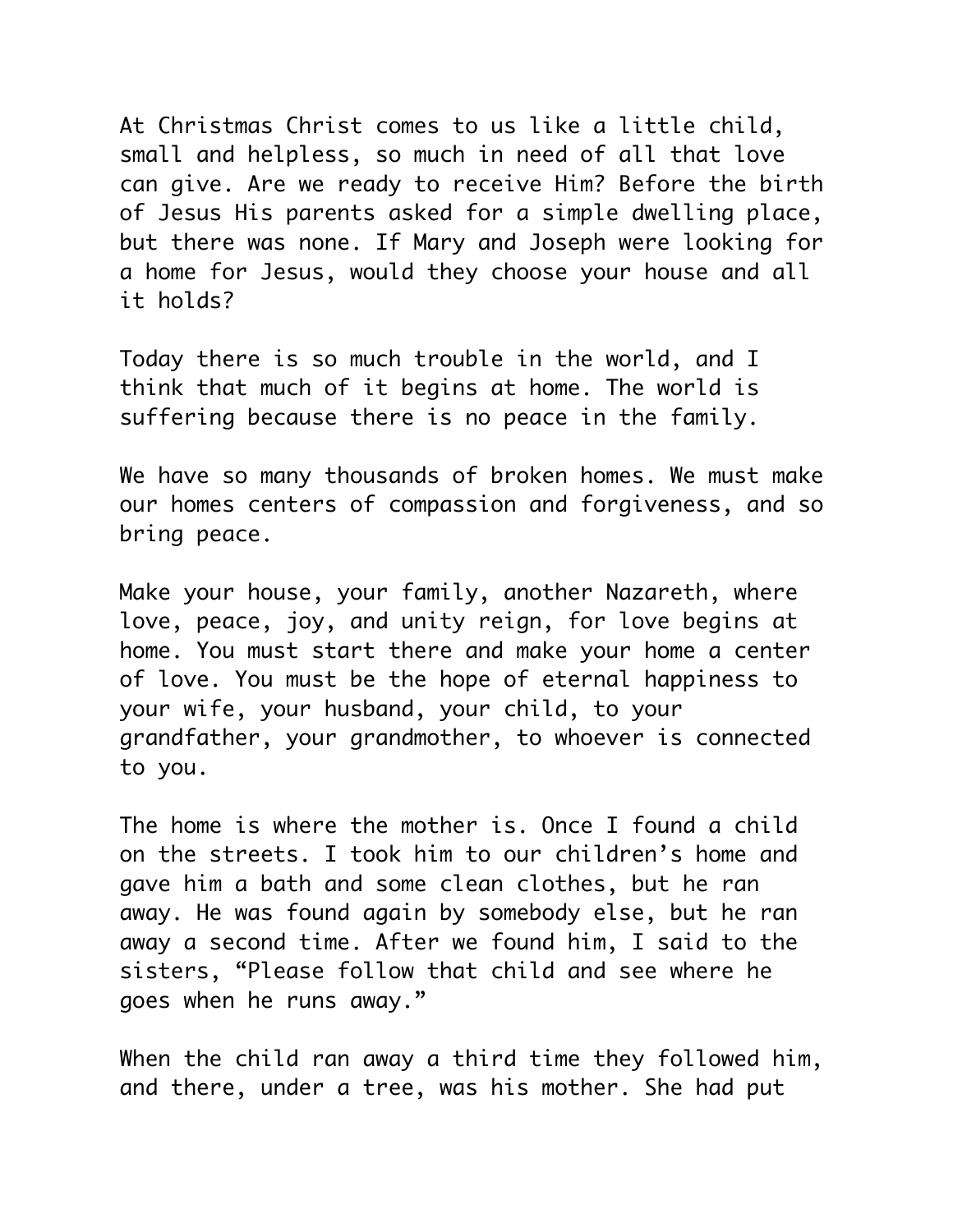stones under a small earthenware vessel and was cooking some food she had found. The sister asked the child, "Why did you run away from the home?" And the child answered, "But this is my home because this is where my mother is."

That was home. The food that was found was all right because Mother had cooked it. It was Mother who hugged the child, Mother who wanted the child — and the child had his mother. And between a wife and a husband it is the same ...

Let us pray that we shall be able to welcome Jesus at Christmas — not in the cold manger of our heart but in a heart full of love and humanity, a heart warm with love for one another.

---------------

what a wonderful message from a disciple of Christ. Jesus is our home and we are headed there shortly.

our God is pure love and to become like Him, we must become love also. not just practice love; become love itself. the kind of love that can look at someone who is doing you great injury and feel sorry for them. sorry because what they are doing to their self is hurting them more than anything they may do to you.

i would ask each of you to read again of the apostle paul's description of love in 1 cor 13. that kind of love cannot come from within ourselves. it is the love that God has for us and we can only allow it to flow through us. He alone gets all the glory. He is the